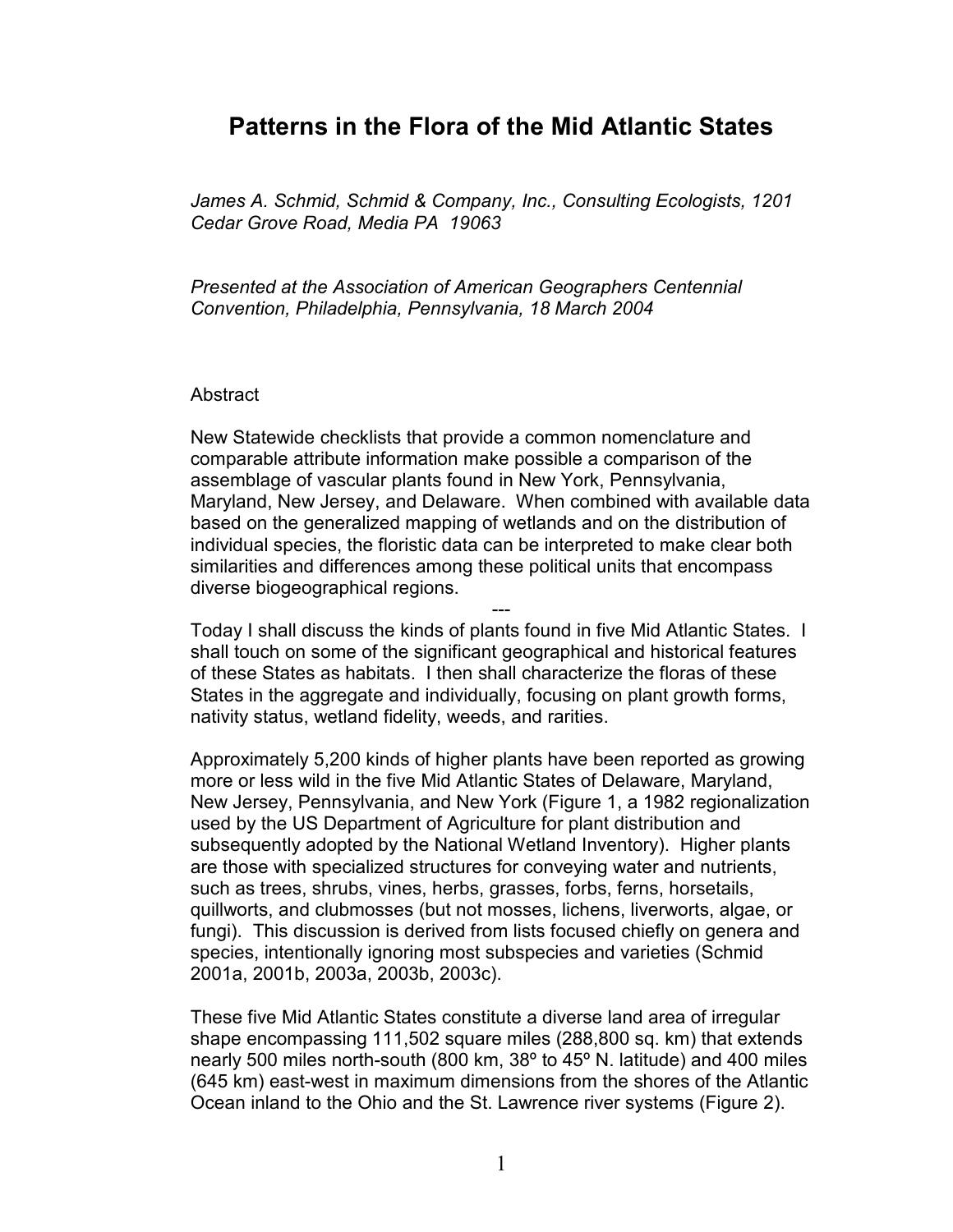All of New York and parts of northern Pennsylvania and New Jersey were glaciated, and thus virtually devoid of higher plants as recently as 20,000 years ago. Delaware is mostly Atlantic coastal plain, with but a tiny slice of piedmont. Pennsylvania has the least tidal shoreline and coastal plain. Four of the five States extend into the Appalachian Mountains; Pennsylvania and New York stretch as far west as the Great Lakes and the St. Lawrence River drainage.

The number of US Environmental Protection Agency Level III Ecoregions provides a rough indication of the basic ecological diversity within these States: Delaware, 3 ecoregions; New Jersey and Maryland, 6; New York, 8; and Pennsylvania, 11 (Omernik 1999). State ecoregion diversity ranges from 21% to 79% of the Mid Atlantic total. Collectively, the 14 ecoregions represented in these five Mid Atlantic States comprise 17% of the 84 ecoregions in the conterminous United States (Figure 3).

The five States vary in size, human population, and intensity of land use, as well as topography, climate, geology, environmental history, and the regulatory protection or discouragement of plants currently provided by state laws and regulations. Delaware, with 1,932 square miles (5,000 sq. km), is the smallest in land area; New York, with 47,377 square miles (123,000 sq. km), is nearly 25 times as large (Table 1). Pennsylvania is only 6% smaller than New York. Maryland is slightly larger than New Jersey and Delaware combined.

| State     | Land Area % NWI<br>(sq. mi.) |      | Human Population<br>Wetland (April 2000) | <b>Total Wild</b><br><b>Plants</b> | <b>Native</b><br><b>Plants</b> | Intro-<br>duced |
|-----------|------------------------------|------|------------------------------------------|------------------------------------|--------------------------------|-----------------|
| DE.       | 1.932                        | 16.9 | 783,600                                  | 2,263                              | 1.632                          | 631             |
| <b>NJ</b> | 7.468                        | 18.3 | 8,414,350                                | 3,052                              | 2,125                          | 927             |
| MD        | 9.837                        | 6.5  | 5,296,486                                | 3.314                              | 2.302                          | 1.012           |
| <b>PA</b> | 44.888                       | 1.7  | 12,281,054                               | 3.497                              | 2.281                          | 1.216           |
| <b>NY</b> | 47.377                       | 3.2  | 18,976,457                               | 3.742                              | 2,367                          | 1.375           |

Table 1. Selected Characteristics of Five Mid Atlantic States

These five States together comprise about 4% of the land area of the conterminous United States but were home to 17% of its human population as of 2003 Figure 4). European settlement began here in the seventeenth century. The rank order of the five States in human population generally resembles the rank order of their land area: Delaware smallest, New York largest, with the exception of New Jersey, the most intensively urbanized State in the nation. New Jersey has nearly 60% more people but only three-quarters as much land area as Maryland. The five States encompass a major conurbation that extends from New York City through Trenton, Philadelphia, Wilmington, and Baltimore to the suburbs of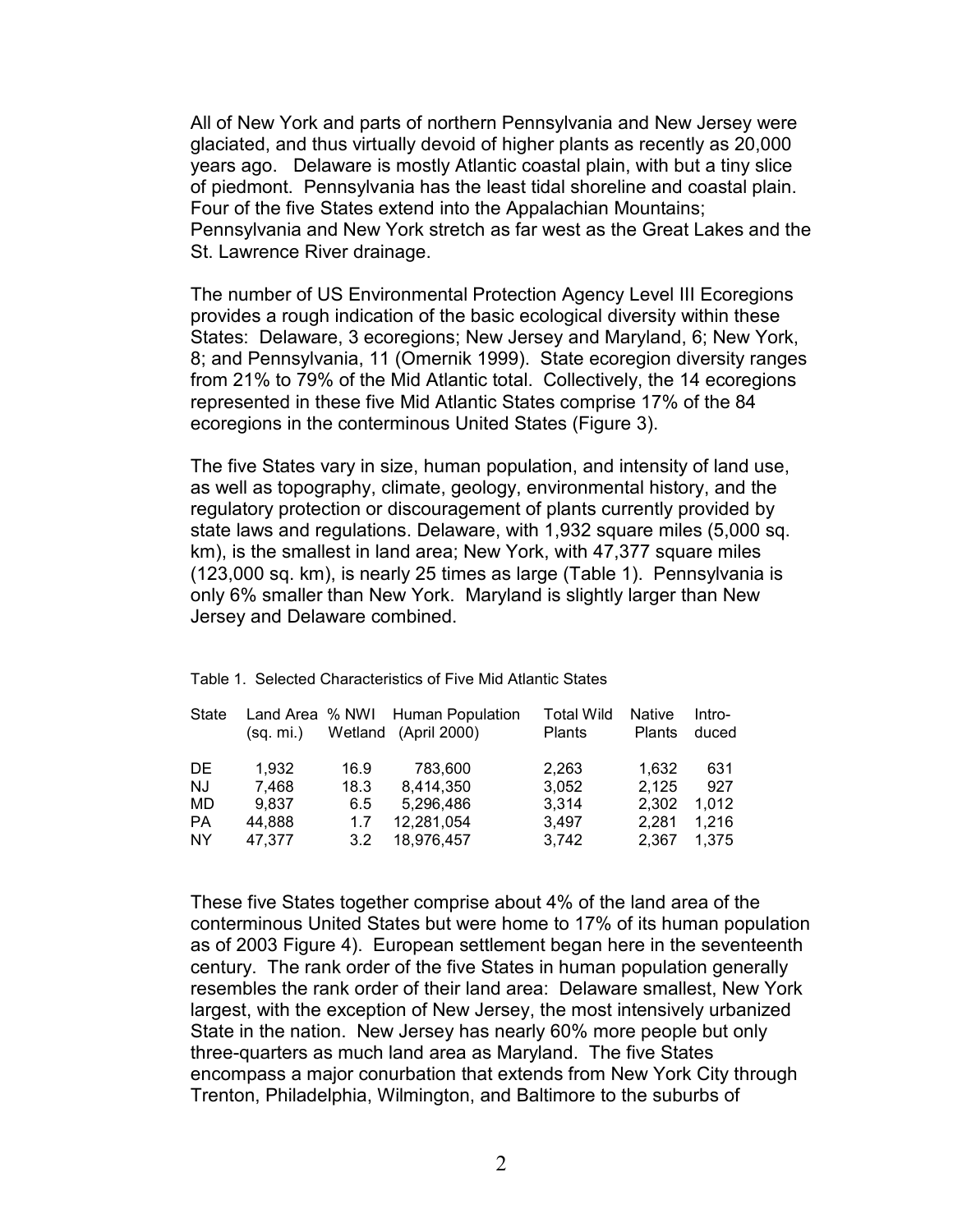Washington, DC., as well as scattered other cities such as Pittsburgh. Yet all five have significant rural areas with farms and forests.

These five states combined host about 20% of the wild flora of the conterminous United States. The rank order of the five States by total numbers of wild plants is the same as their rank order by land area: Delaware, New Jersey, Maryland, Pennsylvania, and New York. New York's 3,742 kinds of plants make its flora only 65% more diverse than Delaware's (2,263), despite New York's vastly greater land area. Species diversity in New Jersey, Maryland, and Pennsylvania more closely resembles that of New York than Delaware (Figure 5).

The floras of the Mid Atlantic States are sufficiently large that sustained effort is required for scholars to master the wild plants of any one of them. About 31% of the Mid Atlantic wild plants are common to all five States (1,629 kinds). Nearly as many kinds (1,462; 28%) are reported from only one of the five States.

When the higher plants of these five Mid Atlantic States are classed by growth form, 82% (4,280) are herbaceous (non-woody). Shrubs and woody vines account for 11% (577 kinds); trees, 7% (364 kinds; Figure 6). The proportion of kinds in each growth form does not differ substantially in any State from the proportions in the flora as a whole (Figure 7). States with more land area have more kinds of plants in each growth form (Figure 8). Nearly one-third (32%) of the trees and herbs are common to the five Mid Atlantic States, but only 22% of the shrubs and woody vines. Unique to only one of the five States are 27% of the trees and herbs, 37% of the shrubs and woody vines.

Non-native plants comprise more than one third of the total reported wild flora of these five Mid Atlantic States (Figure 9). The proportion of accidentally and intentionally introduced species ranges from fewer than 28% of all the kinds of higher plants in Delaware to nearly 37% of the plants of New York (Figure 10). If locally extirpated and rare native species were removed from the tallies, the proportion of the total flora attributed to non-natives would be even higher (in New York State, for example, 48%). Many of our plants are non-natives! The proportion of native and introduced plants does not differ substantially among the five States by growth form (Figure 11).

Substantial wetlands constitute less than 5% of the land area of the five Mid Atlantic States, ranging from 1.7% in Pennsylvania to 18.3% in New Jersey according to National Wetland Inventory estimates (Schmid 2002). The extent of wetlands is greatest in New York (1,600 sq. mi.; 2,580 sq. km) and New Jersey (1,430 sq. mi.; 2,308 sq. km; Figures 12 and 13). Wetlands today are recognized as having ecological importance and value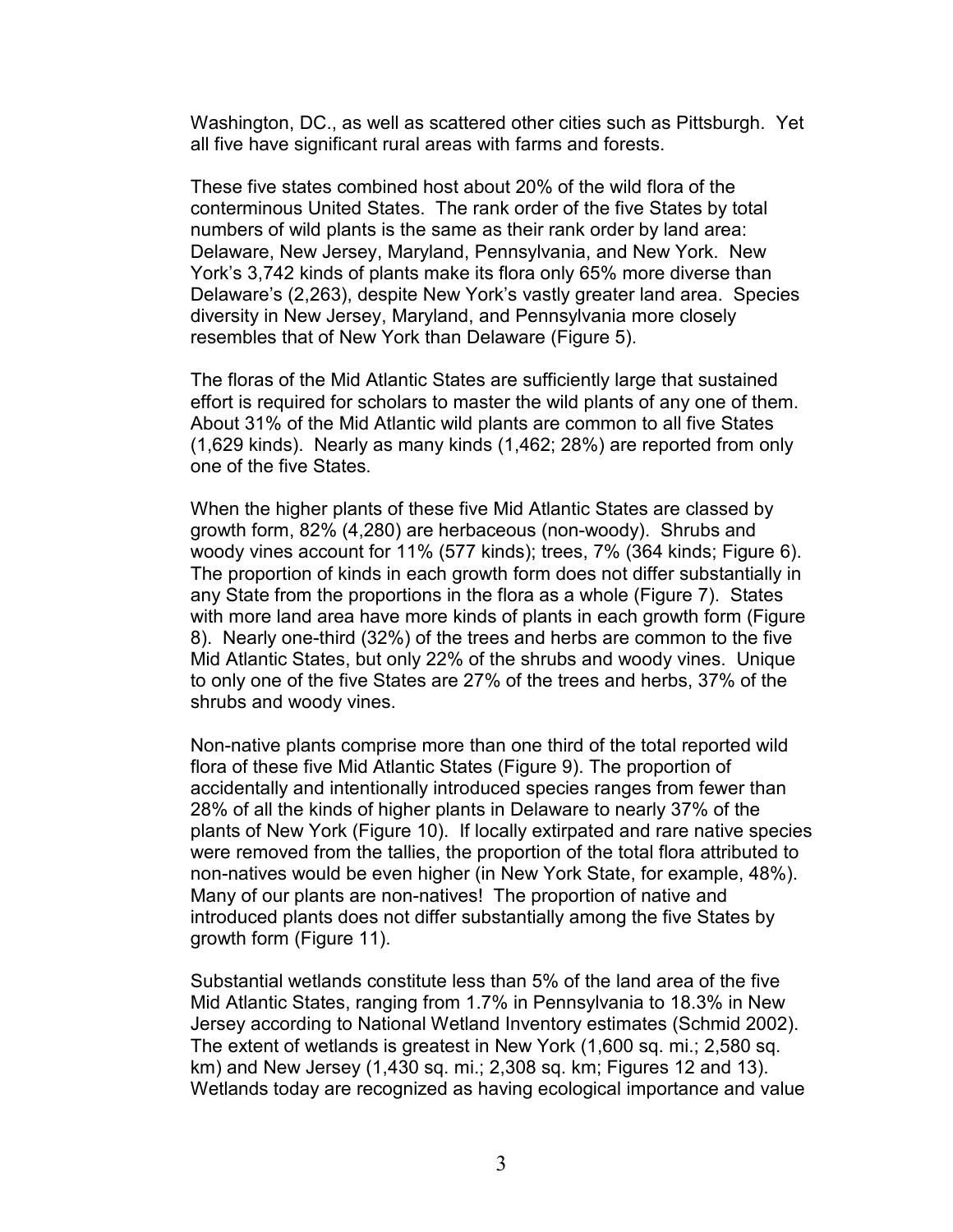to human society greatly in excess of their coverage of the landscape, and many kinds of human disturbances in wetlands now are regulated.

The National Wetland Inventory has classified wild plants according to their likelihood of occurrence in wetlands. This classification is important because hydrophytic plants are one of the key field parameters utilized to identify areas stringently regulated as wetlands pursuant to the federal Clean Water Act and comparable State laws. More than half (54%) of the species in these Mid Atlantic States are considered obligate upland (that is, non-wetland) plants, fewer than 1% of whose individuals are expected to grow in wetlands (Figure 14). Only 15% are classed as obligate hydrophytes, more than 99% of whose individuals grow in wetlands. Obligate hydrophytes constitute 2% of trees, 6% of shrubs/woody vines, and 17% of herbs in the aggregated Mid Atlantic flora. A local plant community dominated by obligate hydrophytes almost certainly will turn out to be a regulated wetland.

That leaves nearly one third (31%) of the wild species as facultative hydrophytes, the widely tolerant plants which inhabit both wetlands and uplands. In many places these are the most abundant plants in the landscape of both wetlands and adjacent non-wetlands. There are nine subcategories of these borderline plants, subcategories intended by the National Wetland Inventory to distinguish species seldom found in wetlands from those most commonly (but not always) found there across the northeastern United States (Figure 15).

The National Wetland Inventory has begun further to subdivide wetland indicator status designations for some species according to distinctive ecological subregions, of which four have been designated in the Mid Atlantic States. Only approximate, preliminary boundaries have been established for these subregions (Figure 16). The primary purpose of the localized indicators is to recognize that certain species of facultative hydrophytes are more consistently abundant in wetlands within specific ecosystems than across the northeastern States as a whole. This work has proceeded slowly, plagued by federal budget cuts and political controversy over federal efforts to regulate land use. The tallies discussed here are based on the regionwide wetland indicator status classes for the 15 northeastern States (plus the District of Columbia) that comprise NWI Region 1 (Figure 1). To date too few subregional indicators have been established to affect these statistics, but on marginal sites the use of subregional indicators can have dramatic effects on the defined extent of regulated wetlands within individual parcels of land.

The distribution of species among wetland indicator status categories is strikingly different for native and for introduced plants in the Mid Atlantic States (Figure 17). Non-native species are much more strongly associated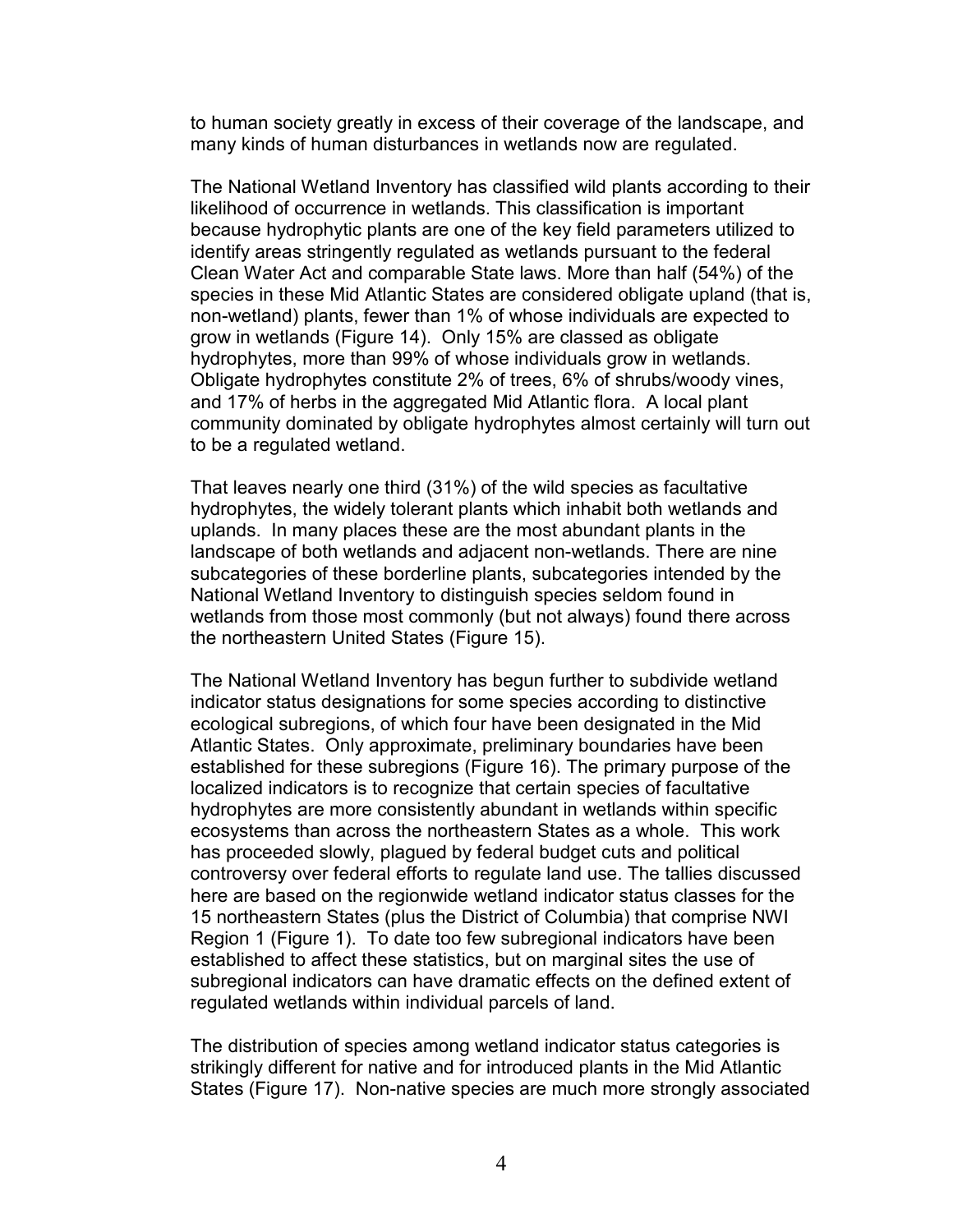with uplands than are native Mid Atlantic plants. Among natives, 40% are upland plants; among introduced species, 80%. Among natives, 20% are obligate hydrophytes; among introduced plants, 3%. Facultative hydrophytes make up 40% of the native species, but only 17% of the nonnatives. This is one of the more fascinating observations I have made regarding the data, and I have not encountered any other mention of it in the literature.

Weeds---those plants considered invasive and troublesome to humans-- represent nearly 18% of the entire wild flora in these five Mid Atlantic States. Within each State the percentages of the flora reported as weeds creating problems for humans range from 20% (769) in New York to 25% (566 kinds) in Delaware (Figure 18). Five hundred six kinds of plants are reported as weeds or potential weeds in all five States (54% of the total weeds). One hundred thirty-eight kinds of plants are currently reported as problem or potential problem weeds in only one State (15% of the reported weedy plants). Most weeds are herbaceous (83%), but shrubs/vines (11%) and trees (6%) also are found among the weeds. The allocation of weeds among growth forms is the same as that of the flora as a whole.

Of the 939 kinds of plants currently reported by one or more sources as problematic, invasive, or potentially invasive weeds in one or more of the five States, two-thirds are introduced and one-third native (Figure 19). The establishment and spread of non-native plants have received increasing attention in recent years. Many crop and ornamental plants were intentionally brought to North America beginning with European colonists nearly 400 years ago; others arrived inadvertently and are still becoming established, whether or not people want them to do so. Some native and many non-native plants thrive in lands disturbed by human activities. Some showy ornamental plants, having escaped from the naturally coexisting predators and parasites that kept their numbers in check in their original habitats, have also escaped human cultivation and displaced natives in wild ecosystems of the Mid Atlantic States.

Laws controlling weed seeds have been enacted at both the State and federal levels, but relatively few species have been formally designated as noxious weeds from an agricultural perspective. Agricultural quarantines aim to prevent the spread of known problem weeds in farm fields, especially non-natives. Homeowners long have wrestled with a different suite of weeds from those typical of cropland, readily purchasing herbicides and garden labor. Unlike most people across most of the face of the earth for the past several thousand years, however, most Americans today do not spend most of their working hours pulling weeds to insure their food supply.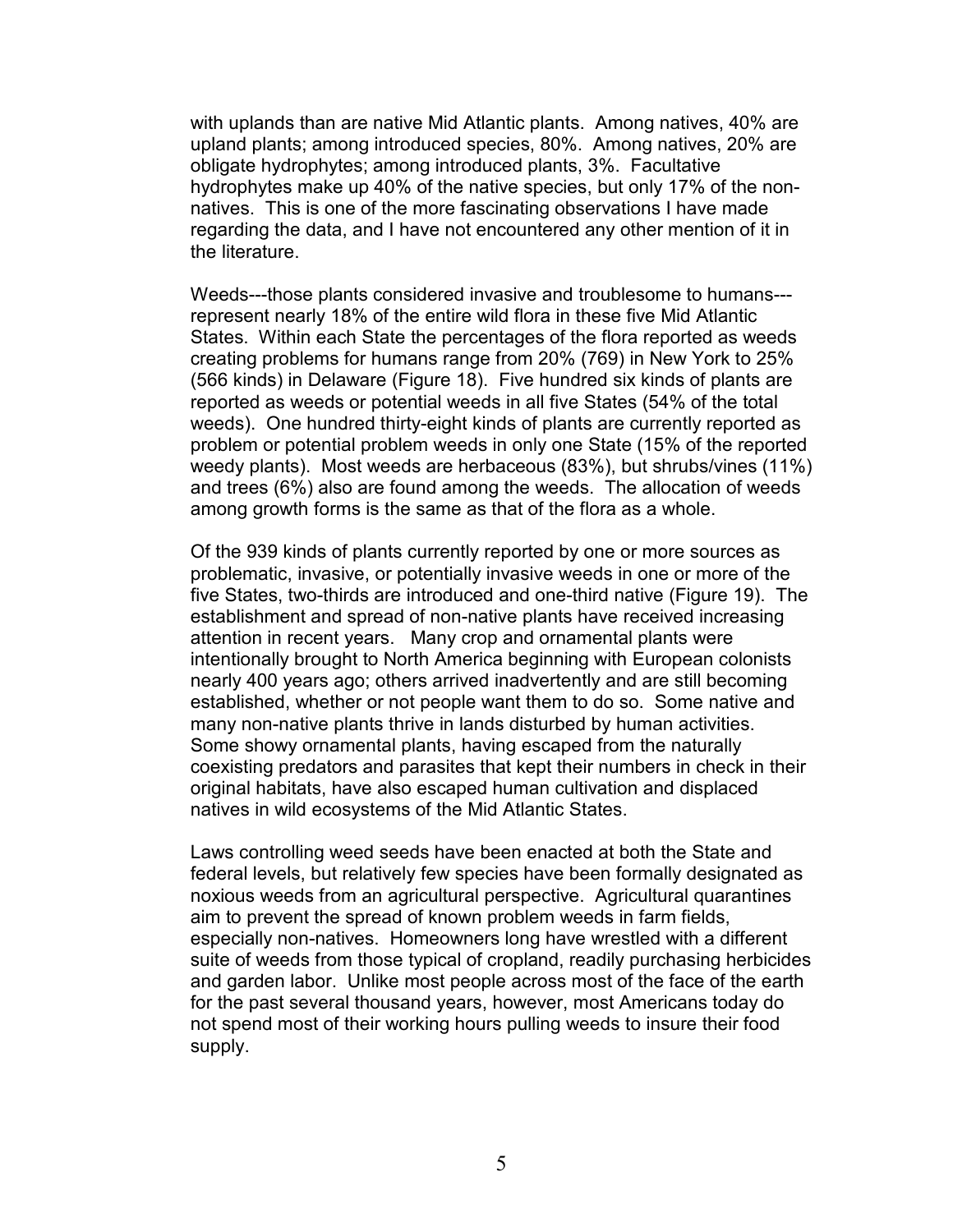Invasive plants, again primarily non-natives, increasingly are being recognized by the managers of wild lands such as parks and nature preserves as major threats to the preservation of valued biological resources. Some invasives of negligible significance in farm fields are rampant in scrub and woodland communities. Likewise, established stands of non-natives pose a major impediment to managers seeking to restore native grasses, wetlands, and other indigenous ecosystems. Although attention is starting to be focused on the invasive weeds of nonagricultural areas, few laws yet address such plants (Schmid 2004). Some in the nursery trade have viewed with alarm recent efforts to identify and publicize problem invasive plants. The showy non-native purple loosestrife (*Lythrum salicaria*) can still be found in Mid Atlantic garden centers, as well as in many wetlands where it displaces native herbs (Figure 20).

In contrast to the all-too-successful weeds that thrive in our peopleinfluenced landscapes, some native plants are rare and dwindling or already locally extirpated. Some of these have been afforded a measure of legal protection. Unlike wild game animals, however, which under Anglo-American law are deemed to be the property of the State, plants are considered to be the property of private landowners, so their protection is widely viewed as an infringement on private property rights. Sixteen species found in one or more of the Mid Atlantic States have been formally listed by the US Fish and Wildlife Service as Endangered (7) or Threatened (9) with endangerment pursuant to the federal Endangered Species Act. Such plants are to be protected when the federal government undertakes construction projects, and also are to be protected by private landowners. Proposed federal listings typically are hotly contested in the public arena, and major political battles have been waged over specific enforcement efforts.

Native plant protection laws vary significantly among the five Mid Atlantic States. New Jersey, Maryland, and Pennsylvania have formally identified Endangered and Threatened plants of which each State's government is directed to take notice in the course of its construction and regulatory (permit) activities. The most comprehensive of these laws is that of Maryland. Endangered, Threatened, and commercially valued (and hence vulnerable) native plants are afforded some protection against indiscriminate picking by the public within New York State. There is no endangered species law at all in Delaware, so the only direct protection for rare plants in that State is provided by federal law. Efforts at enforcement vary. Few local governments have enacted ordinances either protecting or encouraging native plants or discouraging invasives.

Prompted by The Nature Conservancy, each of the five Mid Atlantic States now has a natural heritage program in its natural resources department which is tracking the statewide abundance and status of rare native plants.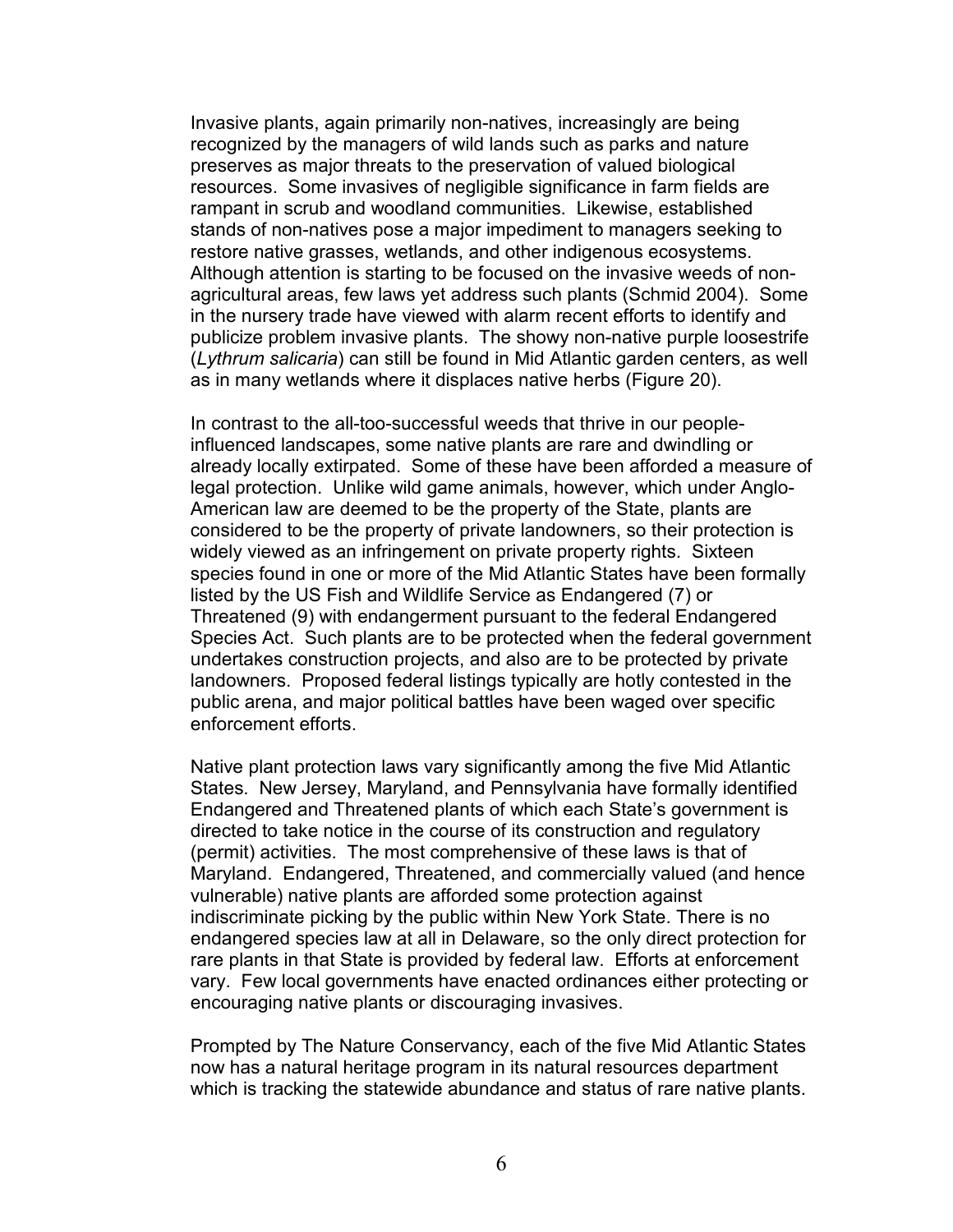Only slowly do State regulators take account of botanical findings to revise official lists of protected species, generating many gaps in theoretical legal protection. Some 60% of the native plants in the Mid Atlantic States are deemed extirpated, rare, or imperiled in one or more States (Figure 21), but such aggregate statistics should be interpreted with caution. Willow oak (*Quercus phellos*), for example, is formally listed as Endangered in Pennsylvania (which has little coastal plain) and in New York (coastal New York is near the extreme northern end of this species' natural range) but is a common tree in the Atlantic coastal plain from New Jersey, Delaware, and Maryland southwestward to the Mississippi Valley and eastern Texas (Figures 22, 23, and 24). The percentage of native plants whose continued survival in the State is of concern varies from 31% of the native flora (707 kinds) in Pennsylvania to 49% (793 kinds) in Delaware (Figure 25). Only 4% of the Mid Atlantic rarites are trees. Shrubs and woody vines comprise 9%, and herbaceous plants the remaining 87%. Not all State rare plants are protected, even in those States that have undertaken some measure of legal protection (Figure 26).

The significance of higher plants to people changes at State lines, not just at the edges of ecosystems. For biogeographers, botanists, and plant ecologists working in multiple States, attention often must be devoted to the varying regulatory significance of plants as well as to their taxonomy and habitat relationships in natural and manmade ecosystems.

## References

- Birrell, Andrew. n.d. Relief maps of the United States: Eastern US. http://birrell.org/andrew/reliefMaps/25065250v2.jpg
- Bowen, William. 1997. Digital atlas of the United States. Department of Geography, California State University. Northridge CA.
- Dahl, Thomas E. 1991. Wetland resources of the United States. US Fish and Wildlife Service, National Wetland Inventory. St. Petersburg FL. 1 sheet. Scale, 1:3,168,000.
- Dirr, Michael A. n.d. Photographs of willow oak (*Quercus phellos*). www.nobleplants.com
- Fowells, H. A. 1965. Silvics of forest trees of the United States. Agriculture Handbook 271. US Department of Agriculture, Forest Service, Division of Timber Management Research. Superintendent of Documents. Washington DC. 762 p.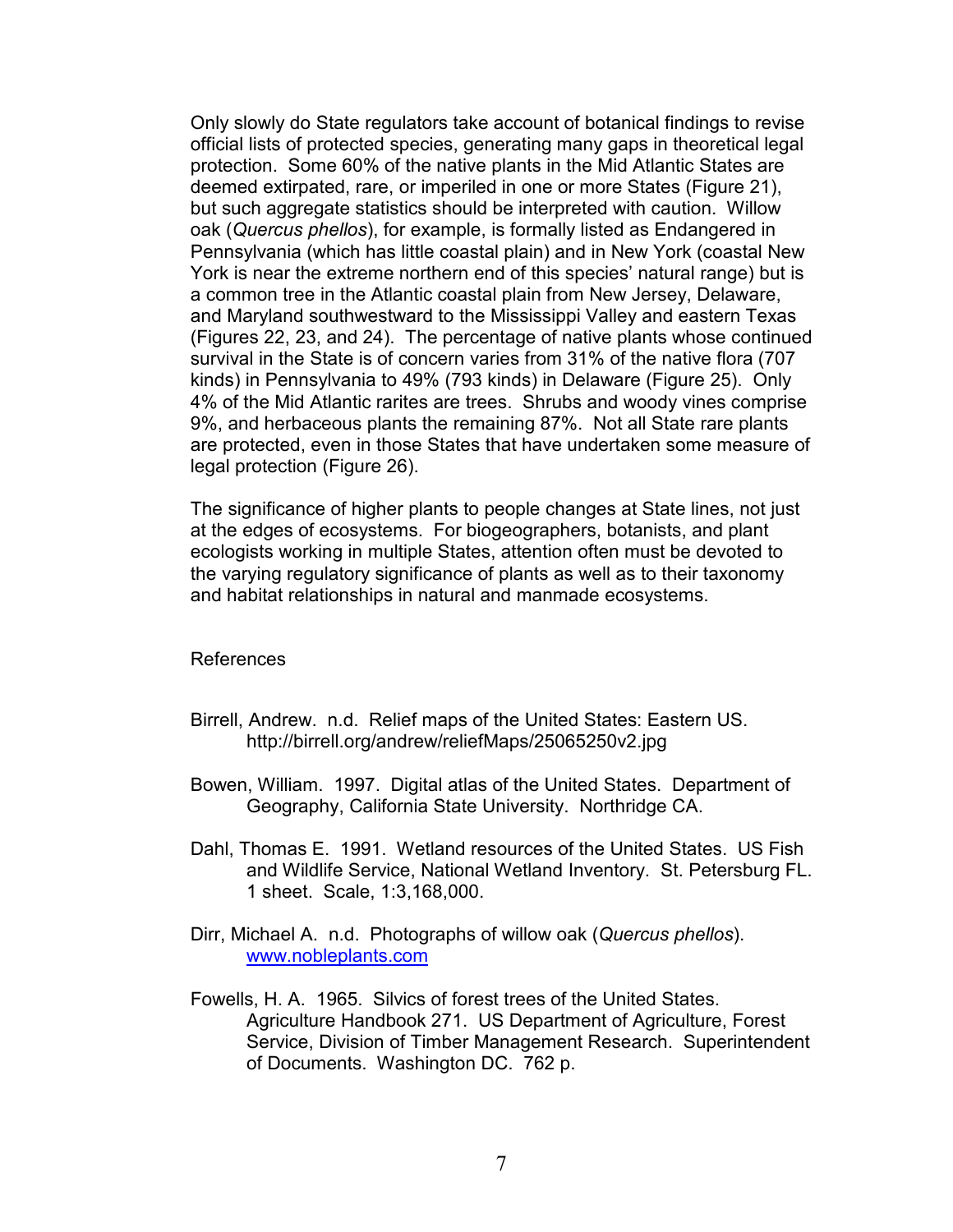- Kartesz, John T., and Christopher A. Mecham. 1999. Synthesis of the North American flora, version 1.0. University of North Carolina Botanical Garden. Chapel Hill NC. Computer diskette.
- Muenscher, Walter C., and Peter A. Hyypio. 1980 (1987). Weeds. Second edition with [new] foreword and appendixes. Comstock Publishing Associates (Cornell University Press). Ithaca NY. 586 p.
- Omernik, J. M. 1999. Level III ecoregions of the continental United States. US Environmental Protection Agency, National Health and Environmental Effects Laboratory. Corvallis OR. 1 sheet, scale 1:7,500,000.
- Reed, Porter B., Jr. 1997. Northeast (Region 1) subregions [map], national list of plant species that occur in wetlands based on recommendations of the Northeast (Region 1) Interagency Plant List Review Panel. Supplement to Biological Report 88(26.1), May 1988. US Fish and Wildlife Service, Department of the Interior. Washington DC.
- Reed, Porter B., Jr. 1988. National list of plant species that grow in wetlands: Northeast (Region 1). US Fish and Wildlife Service Biological Report 88(26.1). US Department of the Interior. Washington DC. 111 p.
- Schmid, James A. 2004. Checklist and synonymy of plants reported as weeds in the Mid Atlantic States. Schmid & Company, Inc. Media PA. In press.
- Schmid, James A. 2003. Checklist and synonymy of Maryland higher plants with special reference to their rarity, protected, weed, and wetland indicator status. First edition. Schmid & Co., Inc. Media PA. 406 p.
- Schmid, James A. 2003. Checklist and synonymy of Delaware higher plants with special reference to their rarity and indicator status. First edition. Schmid & Co., Inc. Media PA. 302 p.
- Schmid, James A. 2003. Checklist and synonymy of New York higher plants, with special reference to their protective, rarity, and wetland indicator status. First edition. Schmid & Co., Inc. Media PA. 460 p.
- Schmid, James A. 2001. Checklist and synonymy of Pennsylvania higher plants, with special reference to their rarity and wetland indicator status. Second edition. Schmid & Co., Inc. Media PA. 365 p.
- Schmid, James A. 2001. Checklist and synonymy of New Jersey higher plants, with special reference to their rarity and wetland indicator status. Third edition. Schmid & Co., Inc. Media PA. 325 p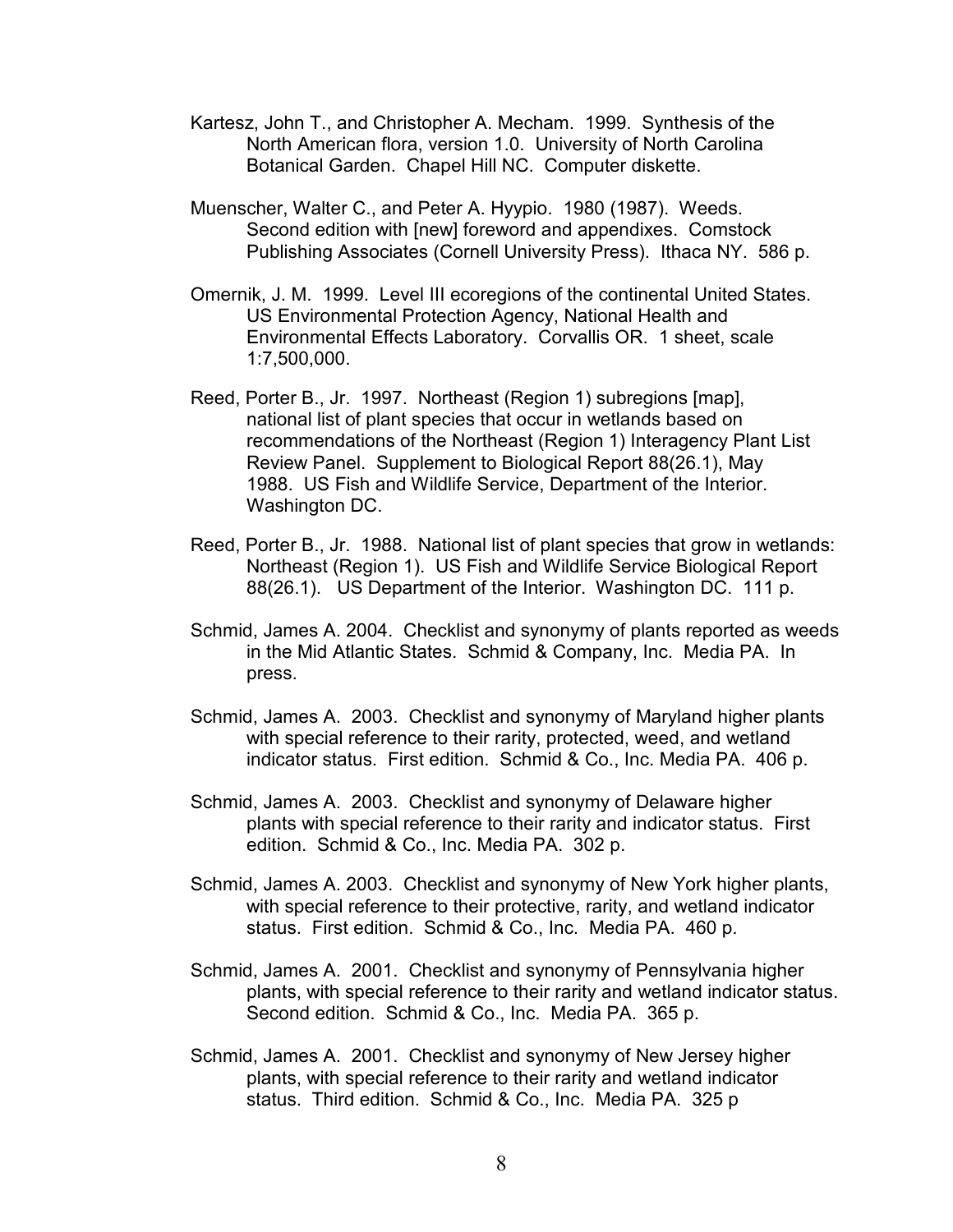- Schmid, James A. 2000. Wetlands as conserved landscapes in the United States. p. 133-155 *in* A. B. Murphy, D. L. Johnson, and V. Haarmann, eds. Cultural encounters with the environment: enduring and evolving geographic themes. Lanham MD. Rowman and Littlefield. 337 p.
- Slattery, Britt. n.d. Photographs of purple loosestrife (*Lythrum salicaria*). www.forestryimages.org
- US Department of Agriculture, Soil Conservation Service. 1982. National list of scientific plant names. Government Printing Office. Washington DC. 416 + 438 p.
- Uva, Richard H., Joseph C. Neal, and Joseph M. DiTomaso. 1997. Weeds of the northeast. Comstock Publishing Associates (Cornell University Press). Ithaca NY. 397 p.

## List of Figures

- 1. Five Mid Atlantic States in National Wetland Inventory Region 1 (Reed 1997)
- 2. Relief Map of the eastern United States with Glacial Limit (Birrell n.d.)
- 3. Level 3 USEPA Ecoregions in Five Mid Atlantic States (Omernik 1999)
- 4. Population Density in the United States, 1990 (Bowen 1997)
- 5. Higher Plant Diversity versus Land Area in Five Mid Atlantic States
- 6. Trees, Shrubs, and Herbs in the Five Mid Atlantic States
- 7. Growth Forms by State
- 8. Kinds of Trees, Shrubs, and Herbs, by State
- 9. Native and Introduced Higher Plants in Five Mid Atlantic States
- 10. Native and Introduced Plants, by State
- 11. Native and Introduced Plants, by Growth Form and State
- 12. Percent of Land Area in Wetlands, by State
- 13. Major wetlands in the five Mid Atlantic States (Dahl 1991)
- 14. National Wetland Indicator Status of Plants in Five Mid Atlantic States
- 15. Comparison of NWI Wetland Indicator Status Classes
- 16. Region 1 National Wetland Inventory Subregions
- 17. Native and Introduced Plants in NWI Indicator Status Classes
- 18. Native and Non-native Plants Reported as Weeds, by State
- 19. Weedy and Non-weedy Native and Introduced Plants
- 20. Purple Loosestrife (*Lythrum salicaria*; B. Slattery)
- 21. Rare and Non-rare Native Plants in Five Mid Atlantic States
- 22. Willow Oak (*Quercus phellos; M. A. Dirr*)